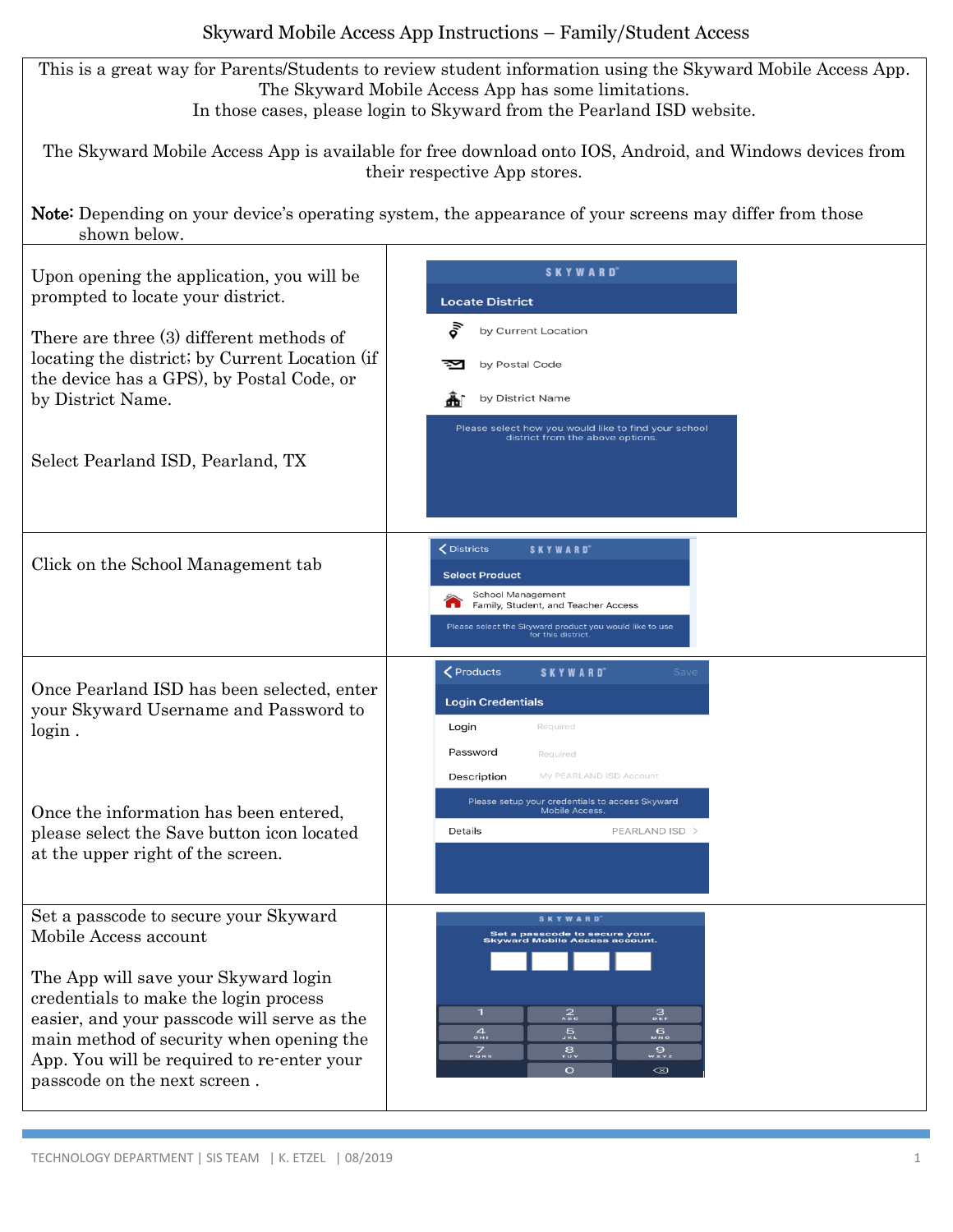| A notification window will open to setup<br>the Passcode Settings for the Skyward App.                                                                                                                                                                                                                                                                                                                                           | <b>Passcode Settings</b><br>Would you like Skyward to<br>require a passcode every time<br>you open the application or<br>only when you've been away<br>for 10 minutes? Wait time can<br>be adjusted from account<br>settings.<br><b>After 10 minutes</b><br><b>Require Right Away</b> |
|----------------------------------------------------------------------------------------------------------------------------------------------------------------------------------------------------------------------------------------------------------------------------------------------------------------------------------------------------------------------------------------------------------------------------------|---------------------------------------------------------------------------------------------------------------------------------------------------------------------------------------------------------------------------------------------------------------------------------------|
| Skyward Mobile App has navigational<br>tours available at anytime.                                                                                                                                                                                                                                                                                                                                                               | Welcome to the new Skyward<br>mobile app!<br>In case you change your mind<br>Would you like to take a tour of some of the new<br>Tours can be found here.<br>features?<br>Got It<br><b>Not Now</b><br><b>Start Tour</b>                                                               |
| Click the Arrow listed at the top right of<br>the screen to take a tour of the Skyward<br>Mobile Access App.<br>Choose the Menu to review the different<br>areas of Skyward for your student.                                                                                                                                                                                                                                    | <b>Notification and Tours</b><br>Menu<br>$\overline{(\cdots)}$<br>Skyward<br>$\leftarrow$<br><b>Message Center</b><br>Select Student from the dropdown menu<br>Inbox<br>Unread $(9+)$<br>Flagged<br><b>Notifications</b><br>Nothing new right now.                                    |
| In the Menu area the below information<br>will be available to view:<br>Food Service information<br>Messages from the Message Center<br>Report Cards/Transcript attachments listed<br>from the Student Portfolio will be will be<br>listed<br>Schedule will list the student's current year<br>schedule<br>Student Information will show current<br>Student Information, Family Information<br>and Emergency Contact Information | <b>FULL MENU</b><br><b>Student Name</b><br><b>FAMILY ACCESS</b><br><b>Food Service</b><br>Message Center<br>Report Cards/Transcripts<br>Schedule<br><b>Student Information</b>                                                                                                        |
| Food Service will show the student's<br>balance summary.                                                                                                                                                                                                                                                                                                                                                                         | Food Service <sup>99</sup><br>$\overline{\mathbf{C}}$<br>$\mathbf 6$<br>Q<br><b>Student Name</b><br>Summary<br>Customer Balance: \$61,75 as of 08/15/2019 Thu                                                                                                                         |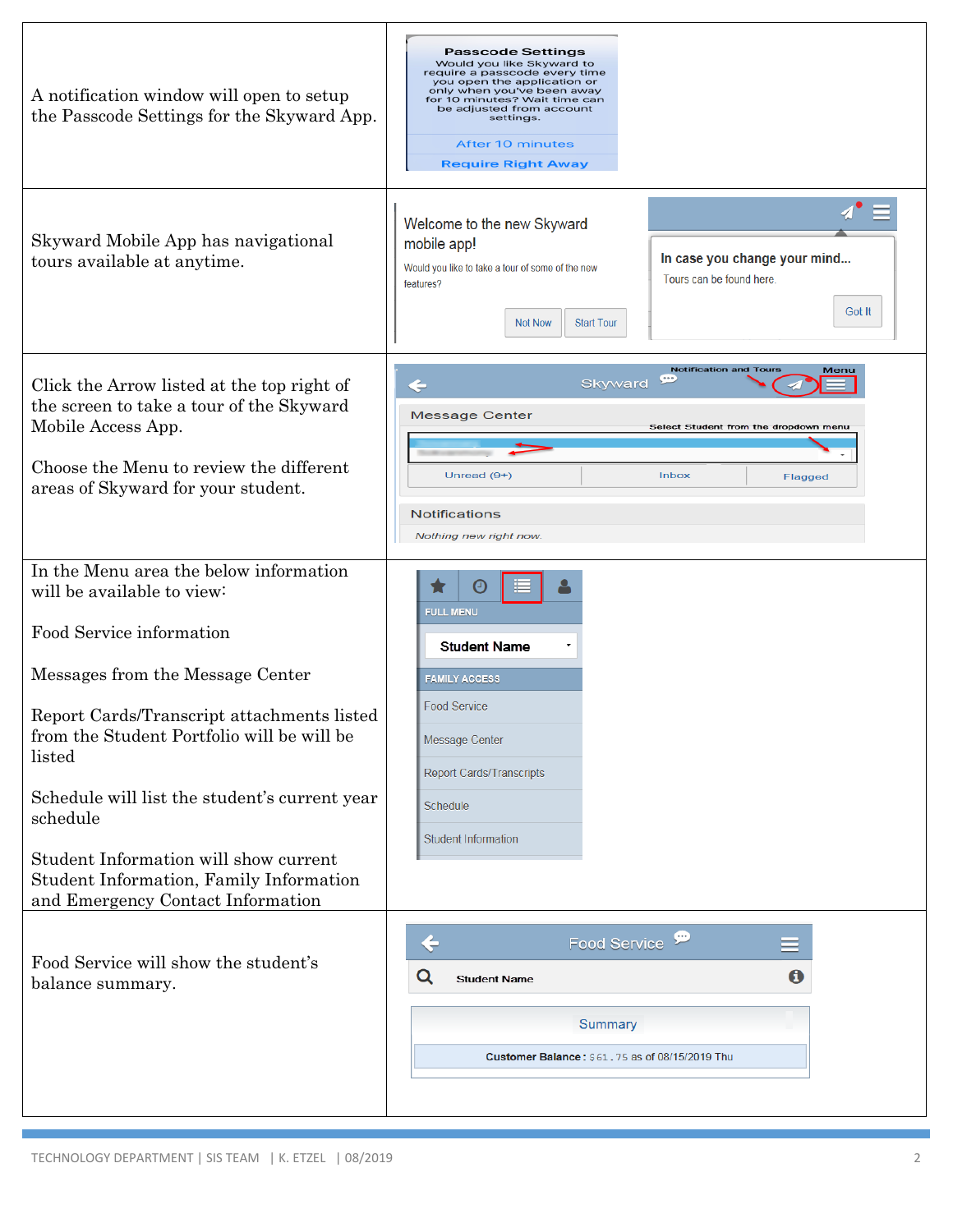| Message Center will display any messages<br>sent via Skyward Message Center<br>pertaining to the student listed.                                                                                                                                | Message Center<br>$\div$<br>Q<br><b>Student Name</b><br>☑<br>Unread<br>$\blacksquare$<br>• Pearland ISD Annual Online Registration<br>2019-2020 School Year is upon us and it's lime to once again complete the Pearland ISO Annual Online Regist<br>iday, July 17 for all RETURNING students. This process MUST be completed before students at<br>esteacher assignments. Students entering Kindergarten who were enrolled in April and completed the                                                                                 |              |
|-------------------------------------------------------------------------------------------------------------------------------------------------------------------------------------------------------------------------------------------------|----------------------------------------------------------------------------------------------------------------------------------------------------------------------------------------------------------------------------------------------------------------------------------------------------------------------------------------------------------------------------------------------------------------------------------------------------------------------------------------------------------------------------------------|--------------|
| Report Cards/Transcript area will show<br>any Attachments saved in the Student<br>Portfolio area of Skyward Family Access.                                                                                                                      | $\mathbf{P}$<br><b>Report Cards/Transcripts</b><br>$\Omega$ Student Name<br><b>Attachments</b><br><b>Highlights</b><br><b>Report Card</b><br>Description: 2019 Final Report Card MAG<br>eSigned: Yes<br>Created On: 05/28/2019 Tue 1:20 pm<br>Print                                                                                                                                                                                                                                                                                    |              |
| Schedule will display the student's current<br>schedule either by day or by term<br>including: Schedule Date, Teacher's Name,<br>Room Number, and Campus Name. Click<br>on the Teacher's name link to send an<br>email directly to the teacher. | <b>Schedule</b><br><b>Student Name</b><br>Q<br>O Current Scheduled Class: Period 1 - PHY ED 4 - Location: Room GYM - Campus Name<br>By Term<br>By Day<br>Schedule Date:<br>≝<br>▼ 1<br><b>Campus Name</b><br>- Friday<br><b>SOC STUD 4</b><br>Period <sub>0</sub><br>Teacher: Williams and Williams<br>Where: Room<br>Campus Name<br>Days: M,T,W,R,F<br>PHY ED 4<br>$\boldsymbol{Q}$<br>Period 1 (8:00 AM - 9:40 AM)<br>Teacher: <b>William Company of the Company of the Company</b><br>Where: Room<br>Campus Name<br>Days: M,T,W,R,F | $\bf \theta$ |